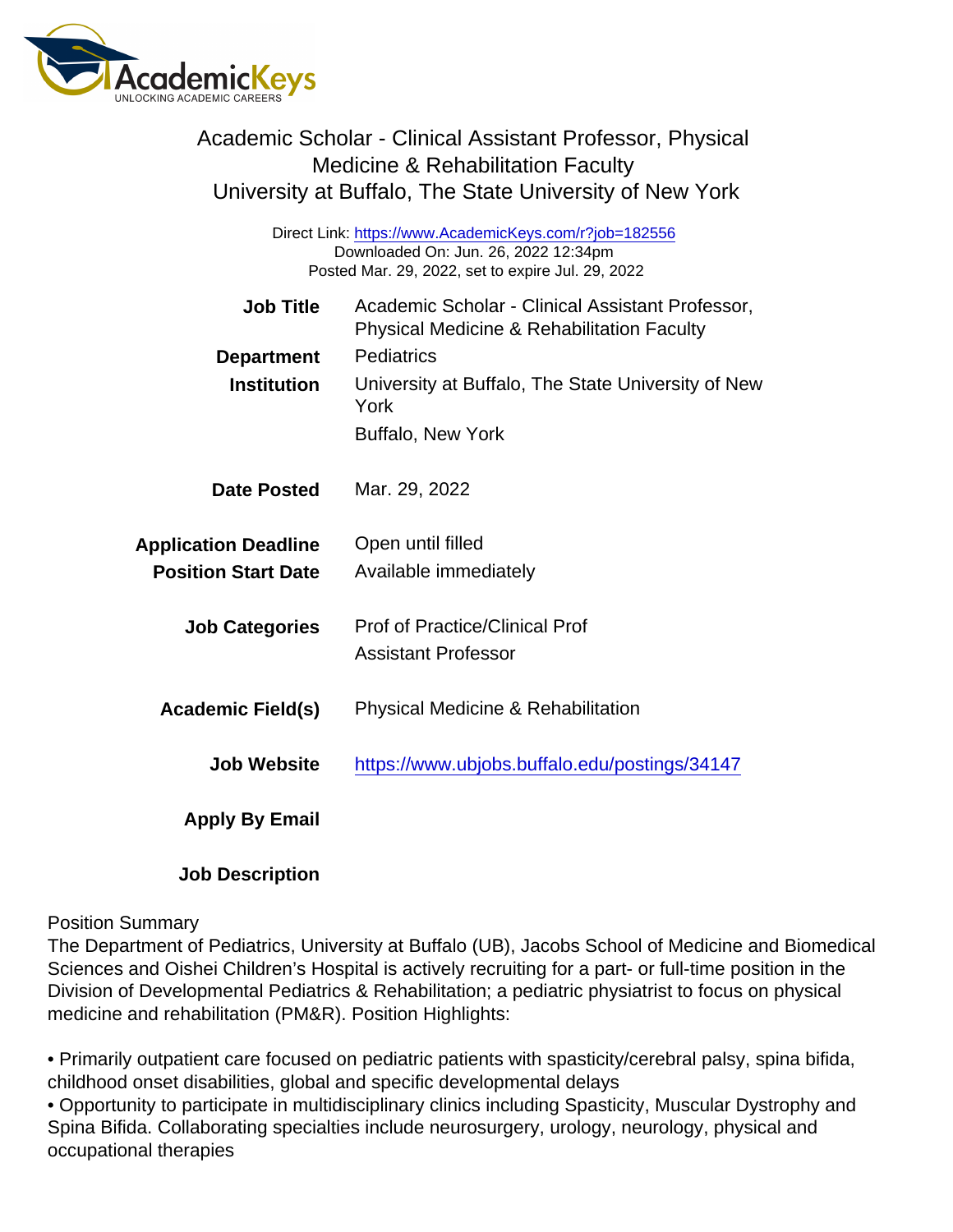## Academic Scholar - Clinical Assistant Professor, Physical Medicine & Rehabilitation Faculty University at Buffalo, The State University of New York

Direct Link: <https://www.AcademicKeys.com/r?job=182556> Downloaded On: Jun. 26, 2022 12:34pm Posted Mar. 29, 2022, set to expire Jul. 29, 2022

• Inpatient consultation for traumatic brain injury and other neurorehabilitation needs to be shared with other members of the team

- Call taken at home
- Opportunity to perform Botox injections for pediatric patients in procedure area, under anesthesia

• Faculty appointment at the Jacobs School of Medicine and Biological Medicine provides vast opportunities for scholarly work, clinical education, growth and collaboration in a rich academic environment

• Salary commensurate with experience and comprehensive benefits

Those with special interests in research or medical education in pediatric PM&R are strongly encouraged to apply. New graduate and experienced physicians are welcome to apply. Leadership opportunities are available for qualified candidates.

UBMD Pediatrics is one of 18 practice plans within UBMD Physicians' Group, the single largest medical group in the area, and we are supported by 14 pediatric subspecialties. Our physicians also make up the academic teaching faculty within the Department of Pediatrics at the Jacobs School of Medicine and Biomedical Sciences at the University at Buffalo. UB is an equal opportunity, affirmative action employer/recruiter.

## About The University at Buffalo

The University at Buffalo (UB) #ubuffalo is one of America's leading public research universities and a flagship of the State University of New York system, recognized for our excellence and our impact. UB is a premier, research-intensive public university dedicated to academic excellence. Our research, creative activity and people positively impact the world. Like the city we call home, UB is distinguished by a culture of resilient optimism, resourceful thinking and pragmatic dreaming that enables us to reach others every day. Visit our website to learn more about the University at Buffalo.

## Minimum Qualifications

Board Certified or Eligible in Pediatrics, PM&R, Physician MD/DO licensed in New York or eligible for medical licensure

Contact Information

Please reference Academickeys in your cover letter when applying for or inquiring about this job announcement.

**Contact**